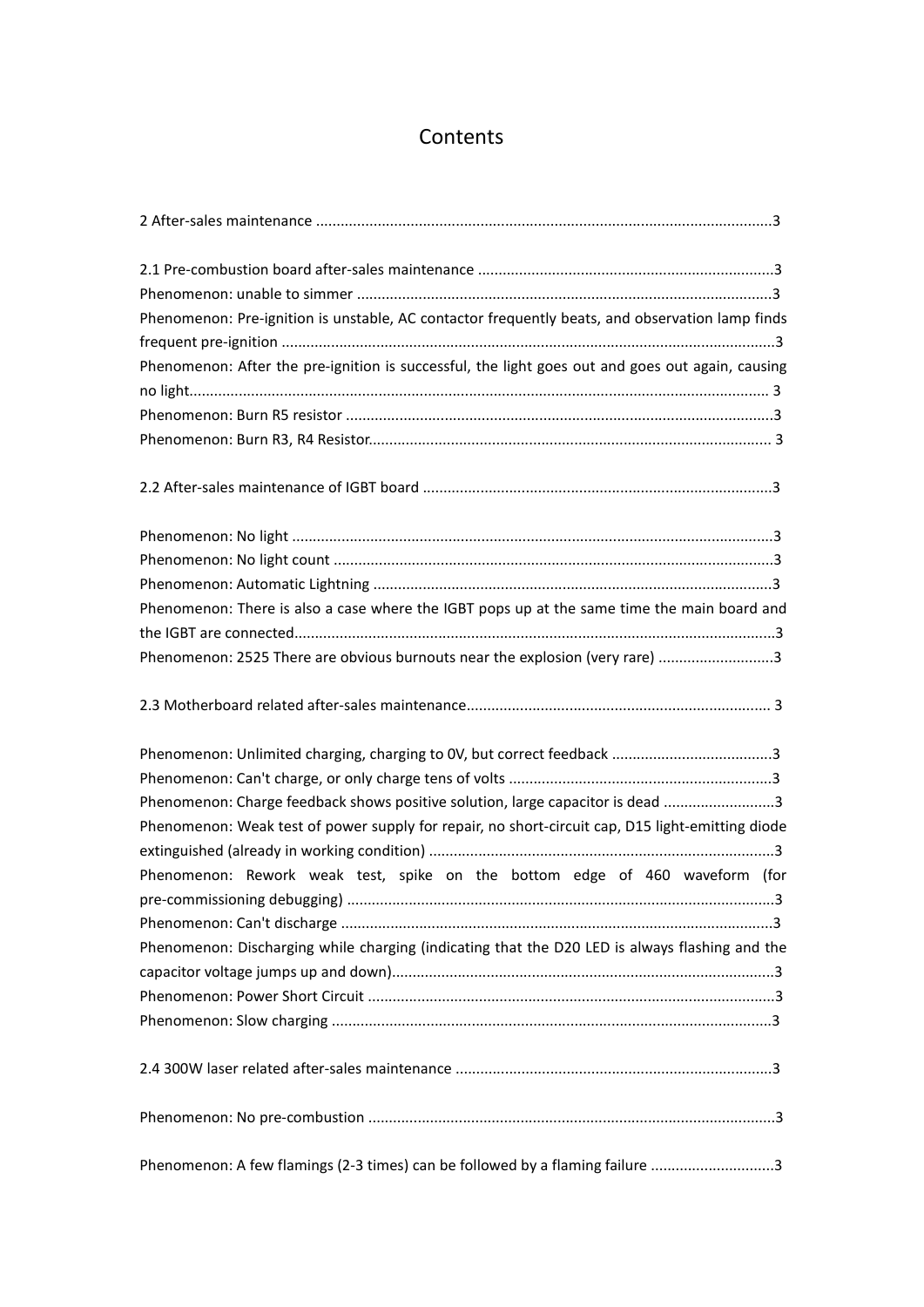| Phenomenon 2: The D_EL_LASERV1.02 control board cannot be pre-ignited, ie the "Start" button |                                                                                      |
|----------------------------------------------------------------------------------------------|--------------------------------------------------------------------------------------|
|                                                                                              |                                                                                      |
|                                                                                              |                                                                                      |
|                                                                                              |                                                                                      |
|                                                                                              |                                                                                      |
|                                                                                              |                                                                                      |
|                                                                                              |                                                                                      |
|                                                                                              |                                                                                      |
|                                                                                              |                                                                                      |
|                                                                                              |                                                                                      |
|                                                                                              |                                                                                      |
|                                                                                              |                                                                                      |
|                                                                                              |                                                                                      |
|                                                                                              | Phenomenon: 0.5M-RF weak current is normal, no-load is normal, connected to the load |
|                                                                                              |                                                                                      |
|                                                                                              |                                                                                      |
|                                                                                              |                                                                                      |
|                                                                                              |                                                                                      |
|                                                                                              |                                                                                      |
|                                                                                              |                                                                                      |
|                                                                                              |                                                                                      |
|                                                                                              |                                                                                      |
|                                                                                              |                                                                                      |
|                                                                                              |                                                                                      |
|                                                                                              |                                                                                      |
|                                                                                              | Phenomenon1: Failure of the "Start" button of the E light controller (EL V3.03)      |
|                                                                                              | (Technology) 3                                                                       |
|                                                                                              |                                                                                      |
|                                                                                              |                                                                                      |
|                                                                                              |                                                                                      |

Phenomenon: Refrigeration and pre-combustion work at the same time (or cooling connected to 12V switching power supply, but not working), 12V switching power supply burned out ..............3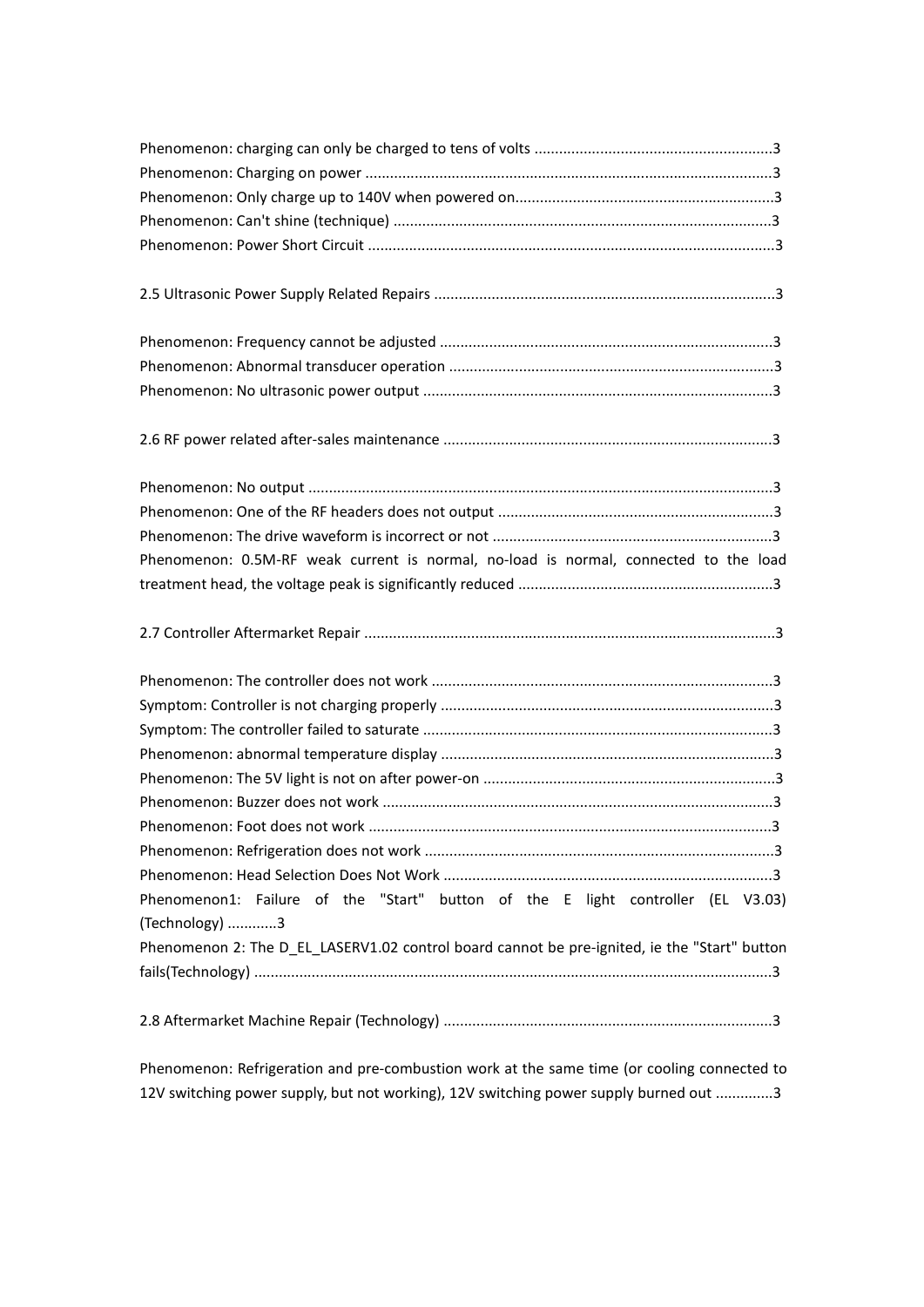## 2 After-sales maintenance:

After-sales maintenance should be understood as a point: All repaired power supply boards and control boards must be tested for weak power before clear failures, and go through the pre-sale commissioning process from the beginning.

2.1 Simmer board after-sales maintenance

#### Phenomenon: Cannot simmer

If the customer feedback for the first time, let the customer confirm that there is no problem with the connection and reconnect the 10-pin cable. If necessary, let the customer test the goodness of the cable.

Return to the factory power supply detection method: the upper power, to determine the simmer, but also observe the status of the light, if the light is lit, indicating that the pre-burning feedback link failure, check the connection line, again strong test, still invalid, disassemble For maintenance, refer to the simmer plate pre-service maintenance section.

After it is determined that it cannot be simmered, connect the complete machine to the simmer panel test device, and adjust the voltmeter to DC1000V. Test the voltage at both ends of the lamp. Note: If it is a double-headed power supply, press the corresponding AC contactor. ; According to the following phenomenon maintenance:

Voltage greater than 400V: Transformer damage;

Voltage 10V-20V: The 220V connection between the main board and the simmer board may be faulty, and more is the short-circuit of the simmer board DB107. It is necessary to check whether the 220V track in the main board and the simmer board has burst during maintenance.

The voltage is less than 5V: The components of the main circuit of the simmer board are damaged, mainly ~275V/0.15uF capacitors and transformers; but the two power tubes in the main circuit of the simmer board are not allowed to pass through, resulting in explosion, which must be fully checked.<br>Phenomenon: simmer is unstable, AC contactor frequently beats, and observation lamp finds

frequent simmer

Cause 1: There is a problem with the connection line of the customer's lamp. The phone asks the customer to carefully check the connection line of the lamp with a multimeter.

Cause 2: The relay on the lighting board is damaged and cannot be steadily turned on.

Phenomenon: After the simmer is successful, the lamp will go off after a few flashes, and it will no longer light out.

Reason: Breakdown of varistor in parallel with upper diode

Phenomenon: Burn R5 resistance Reason: D1-D4, D7-D10 are soldered or one of them is damaged.

Phenomenon: burning R3, R4 resistance Unexplained reason may be uncontrolled charging of the motherboard resulting in burning R3,<br>R4 resistance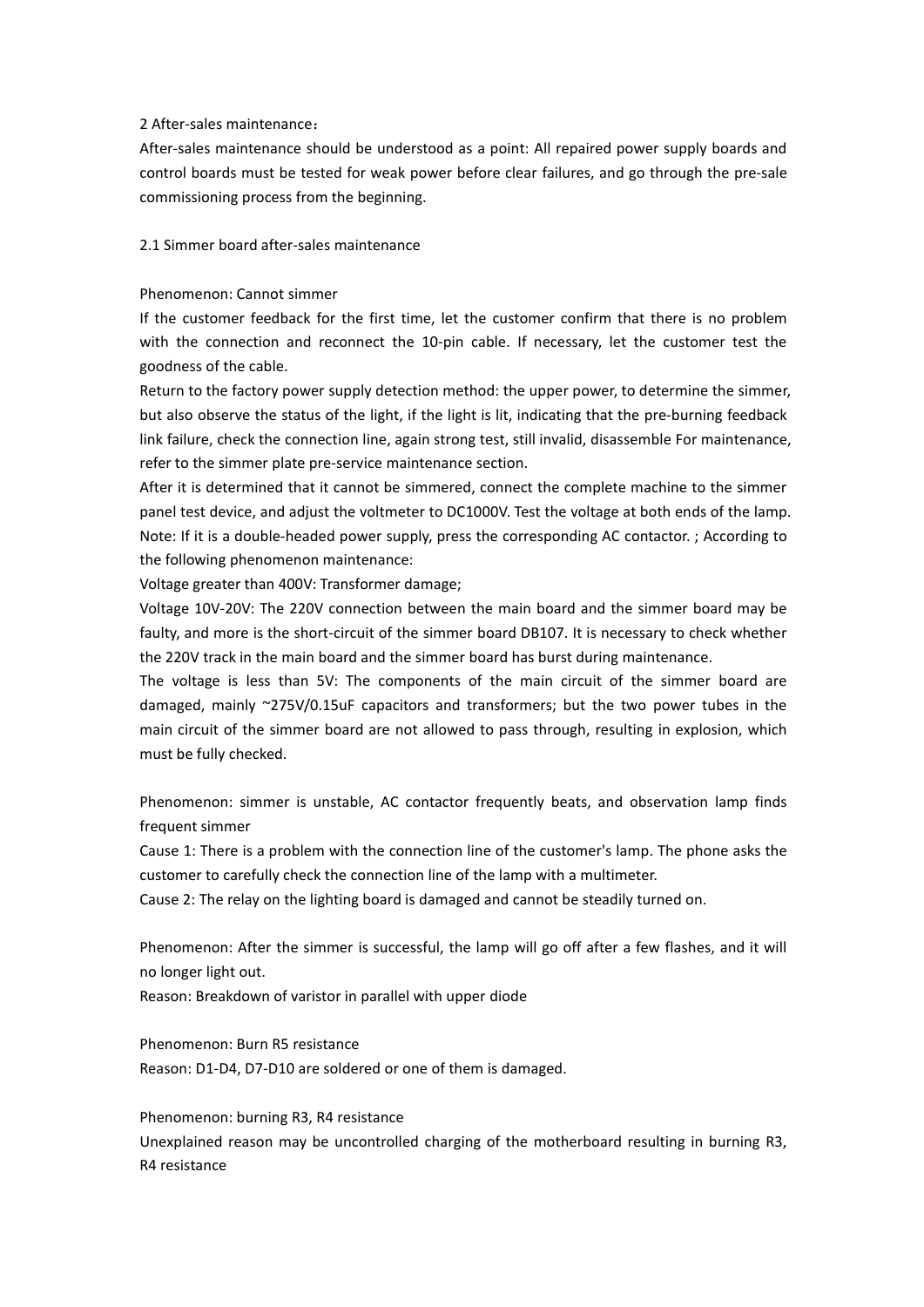### Phenomenon: Ignition burning burned board

Cause: The capacitor and the lamp are not supplied to the ground (check whether the ground wire on the 2510 terminal block on the power supply is connected).

2.2 IGBT board after-sales maintenance:

Phenomenon: No light

Weak current test, observe the LED indicator on the IGBT board, if flashing, it may be due to the quality of the absorption circuit, resulting in a large current line burst. If the LED is always off, there may be the following:

Cause 1: SG2525 is damaged;

Cause 2: The circuit around the SG2525 is damaged, showing as a result of welding or component damage. Refer to KA3525 column repair.

Phenomenon: No light count Reason 1: IGBT burst (or melting of the pad around the fixed screw); Reason 2: Photocoupler damage on IGBT; Cause 3: Damage to the IGBT and the main board; Reason 4: 2525 damage on the IGBT; Cause 5: The output pulse signal on the motherboard does not come (D27 or R16 is damaged).

Phenomenon: Automatic light output Reason: IGBT breakdown (power tube damage)

Phenomenon: IGBT popping at the same time the main board and IGBT connection also has a burst

Cause 1: Damage to the D12 (15120) results in straight-through to the ground;

Reason 2: Device damage in D10, R17, and CX2;

Note: The IGBT returned to maintenance must pay attention to whether D12 is short-circuited. The positive value of the fixed screw is about 0.3, and the reverse value is greater than 0.9. The reverse value is too small for MOS transistors.

Phenomenon: 2525 There are obvious burnouts near the explosion (very rare) Reason: Unclear, Probable Cause Damage to Power Tube Causes the Current String of the High-Power Section to the Low-Voltage Section.

2.3 motherboard related after-sales maintenance:

Phenomenon: Charging is unlimited, charging is 0V, but feedback is correct Cause 1: The damage output is high (Check method: Apply weak 12V, test 358 pin 7, if the voltage is greater than 2V, it can be determined that 358 is damaged) Cause 2 The comparator board is damaged (Note: The comparator board controls the charging of

the power supply, discharging work)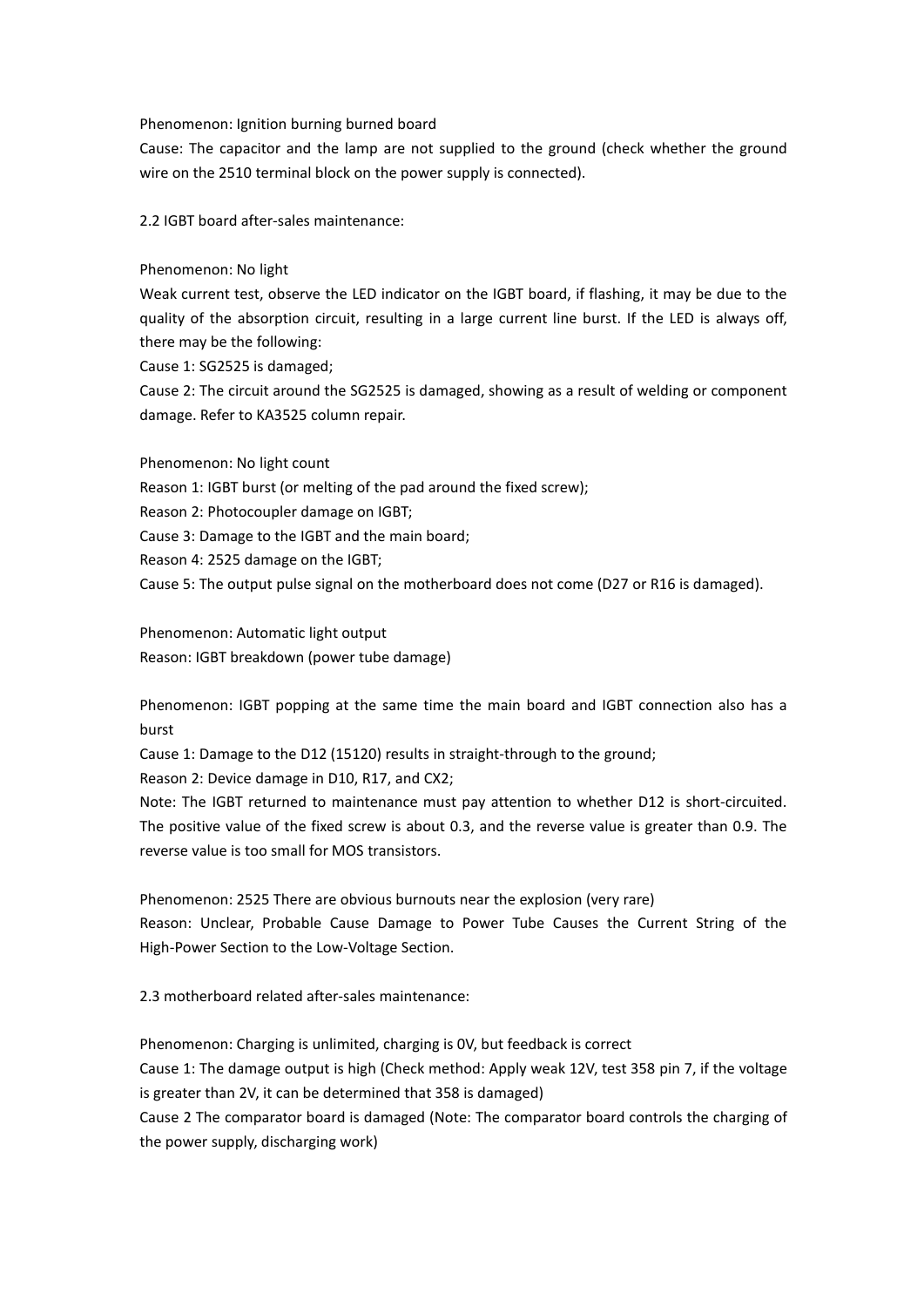Phenomenon: Can't charge, or only charge tens of volts

Cause 1: Transformer rectifier diode breakdown or broken feet;

Reason 2: CT, RT welding (CT: 3535 5th foot 3n3 capacitor; RT:3525 6th foot W3 potentiometer);

Cause 3: The capacitor (225J400V) above the IRF460 is damaged or broken. (Note: Output capacitance)

Reason 4: Feedback optocoupler damage;

Cause 5: Comparison board CT, C1008 is damaged;

Cause 6: The comparison board KA3525 is damaged;

Reason 7: IGBT breakdown;

Cause 8: D1-D4 (15120) is damaged.

Phenomenon: Charging feedback shows correctly, large capacitors are dead Reason: Main board 358 accessory explosion, explosion +12V ground (may be too small, too high current), 358 damage.

Phenomenon: Weak test of the repair power supply, no short-circuit cap. D15 light-emitting diode extinguished (already in working condition)

Cause: D9, D10, D11, D12, D28 (18A) diodes are damaged (turned on), caused by the +12V ground wire burst.

Phenomenon: Rework weak test, 460 waveform has a sharp peak (applicable to pre-commissioning)

Cause: The transistor c1008 and diode 4148 of the 460 drive circuit are damaged, and the normal value of 4148 is  $\geq$  0.55 (multimeter diode test).

Phenomenon: Can't discharge

Cause: The golden resistance (large discharge resistor) is damaged.

Phenomenon: Discharging while charging (indicating that the D20 LED is always flashing and the capacitor voltage jumps up and down) Cause: Damaged V5 (6N80c) or nearby resistors.

Phenomenon: Short circuit on power Cause 1: Rectifier bridge is damaged; Cause 2: There is device damage between the 12V conversion power supply (AC-DC module) and the comparison board; Cause 3: The IRF460 is damaged.

Phenomenon: Slow charging Cause: There is a set of damage in D1-D4 (15120).

Phenomenon: Large capacitors are dead, feedback is correct, weak current is normal Cause: The 200V820uf capacitor is damaged.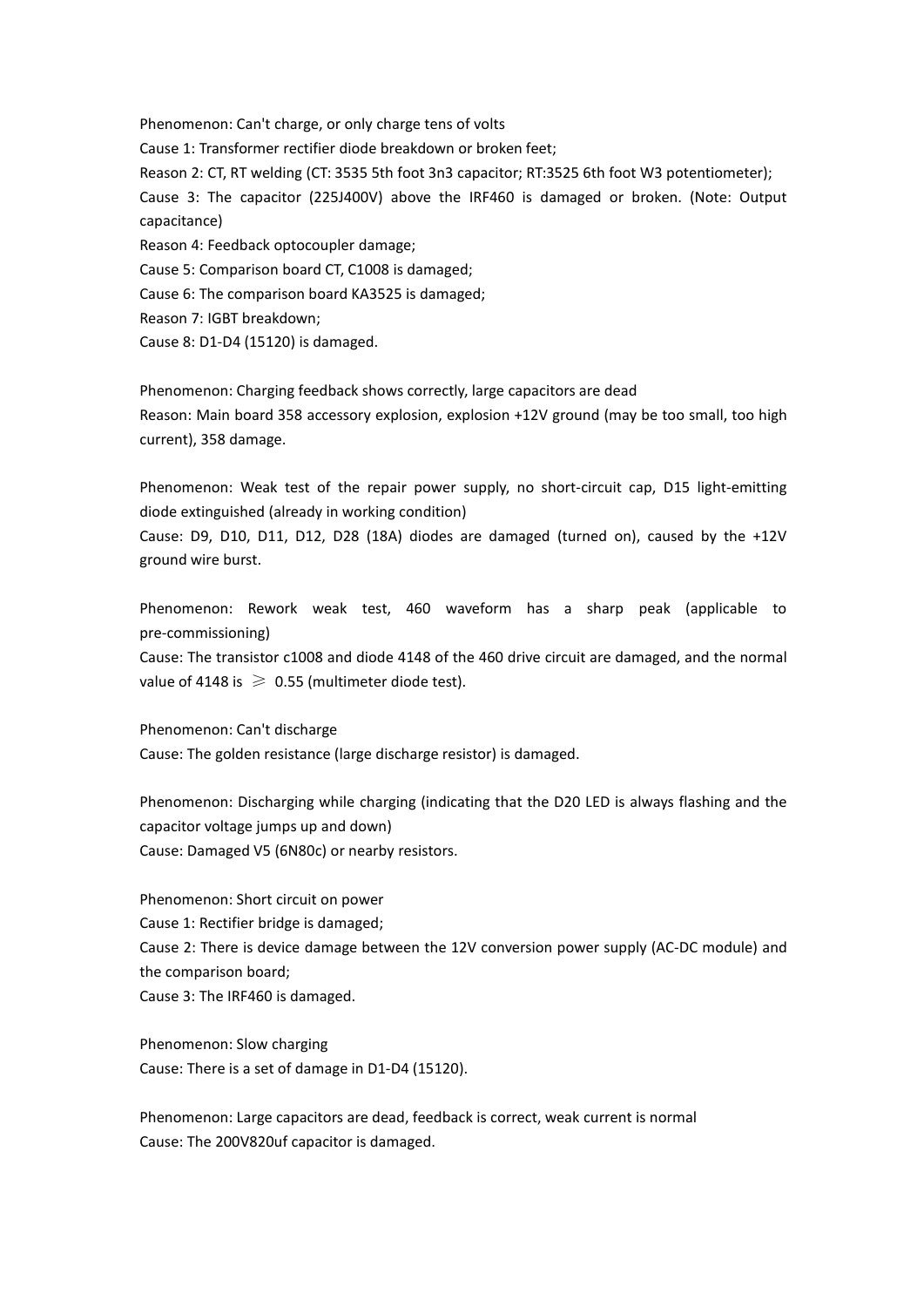Phenomenon: Pre-burning but not charging Cause: The motherboard is not powered on due to 3D-20 damage on the main power board.

2.4 300W laser related after-sales maintenance:

Phenomenon: Can't burn Cause 1: The waveform of the drive is not correct or has no waveform. Check the weak current section. Reason 2: D23 is damaged; Cause 3: Devices are damaged in D28, D29, D30, D31, D32, D17, D18, and D19. Cause 4: EI40 and EI33 are damaged.

Phenomenon: Simmer succeeded several times (2-3 times) and then simmer failed Cause: Laser ignition transformer damaged.

Phenomenon: charging can only be charged to tens of volts Cause: Damaged thyristor.

Phenomenon: charging on power Reason: D5 is damaged.

Phenomenon: Only charge up to 140V when charging Cause: IC3(393) is damaged.

### Phenomenon: Can't shine (technique)

Reason 1: Check the thyristor drive transformer (T2-EE15) pulse waveform will damage the thyristor (count no light [pre-ignition success, charging success, according to foot can not shine)]; Cause 2: Check that the thyristor driver transformer (T2-EE15) has no pulse waveform and the device between CD4538 and T2 is damaged, for example, the C7 capacitor is damaged. Detection method: The oscilloscope is connected to the EE15 output terminal. The test interface leads are swiped on the GND to observe whether the oscilloscope has a pulse waveform;

Cause 3: P4 fires several times before the thyristor is replaced. It may damage the CD4538 and cause a 12V short circuit.

Phenomenon: Short circuit on power Cause 1: IRF460 is damaged Reason 2: rectifier bridge is damaged.

Phenomenon: Rework weak test, two light-emitting diodes D24 and D25 at the same time light (Tech)

Cause: The CD4538 is damaged. Under normal circumstances, D24 does not light, D25 is the power indicator. The CD4538 is a precision one-shot that uses DIP-16 and SMD-16 packages. With features such as stable performance, fewer required external components, and strong logic function, the chip integrates two independent monostable flip-flops and is widely used in the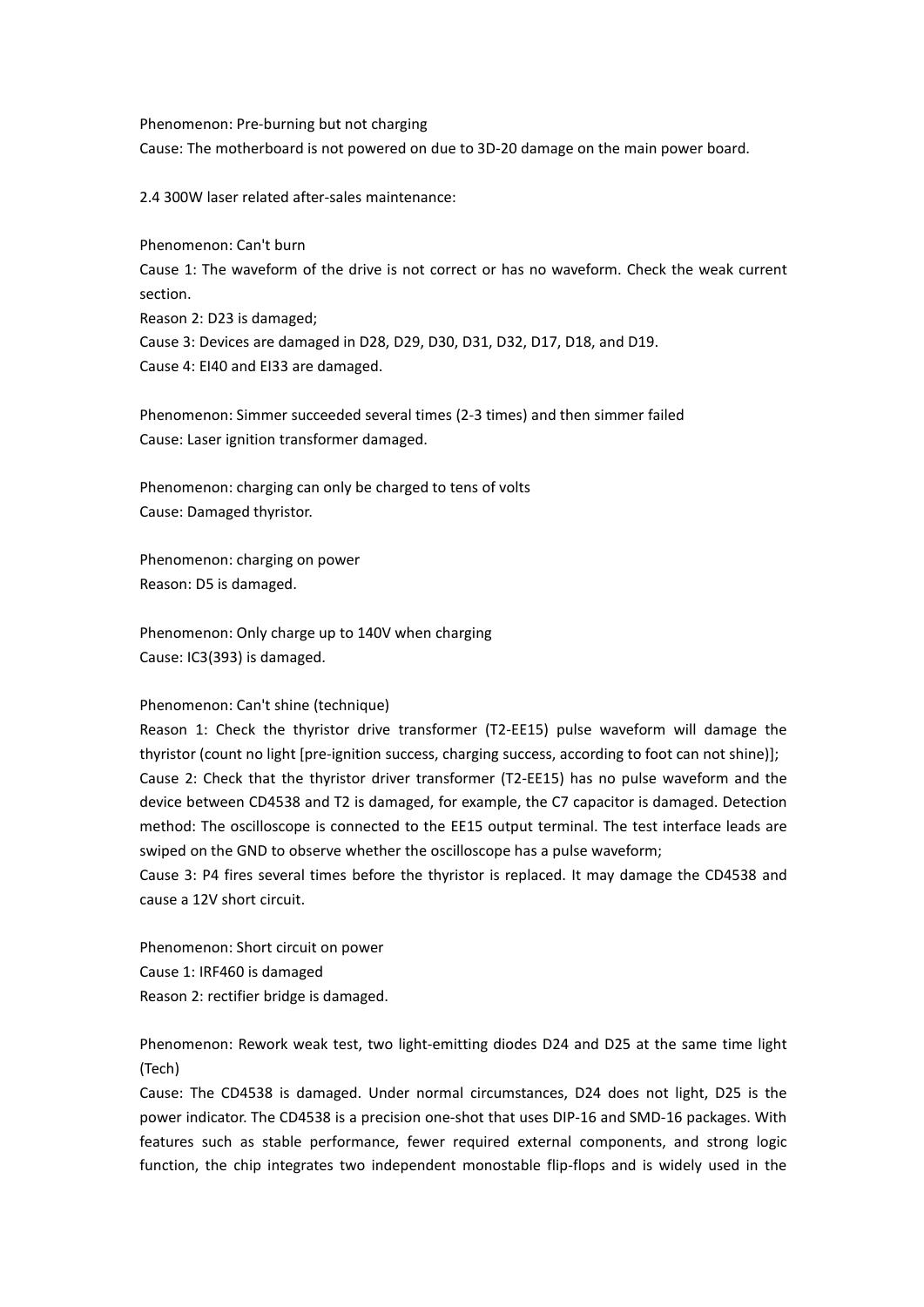fields of counting, frequency division, and temperature control.

Phenomenon: Connect to 220V power but no power Cause: 12V module power supply is damaged or relay is damaged

2.5 Ultrasonic Power Related Repairs:

Phenomenon: The frequency cannot be adjusted Cause 1:502 potentiometer is damaged; Cause 2: The resistor around LM324 is damaged or soldered incorrectly. Cause 3:3525 damage; Cause 4: Damage to 9014; Reason 5: Damage to the D7 regulator; Cause 6: The C11 capacitor is damaged.

Phenomenon: Abnormal transducer operation Cause 1: The frequency adjustment is incorrect; Cause 2: The IRF740 is shorted to the heat sink.

Phenomenon: Ultrasonic Power Supply No Output Reason 1: ETD39 inductor process problem; Cause 2: The C23 capacitor is damaged; Cause 3: BTA06 is damaged.

2.6 RF power related maintenance:

Phenomenon: No output Cause 1: Power tube burned out; Reason 2: 104 DC blocking capacitors burn out; Cause 3: The drive waveform is not correct or there is no drive waveform; Reason 4: EE19 or EC35 is damaged; Cause 5: The U14 optocoupler is damaged.

Phenomenon: One of the RF headers does not output Reason: Corresponding optocoupler has damage to the relay Symptom: The drive waveform is incorrect or not Cause 1: Crystal damage; Reason 2: There is damage in U2-U4; Cause 3: 630 is damaged.

Phenomenon: 0.5M-RF weak current is normal, no-load normal, connected to the load treatment head, the voltage peak decreased significantly Cause: The EC35 transformer is damaged.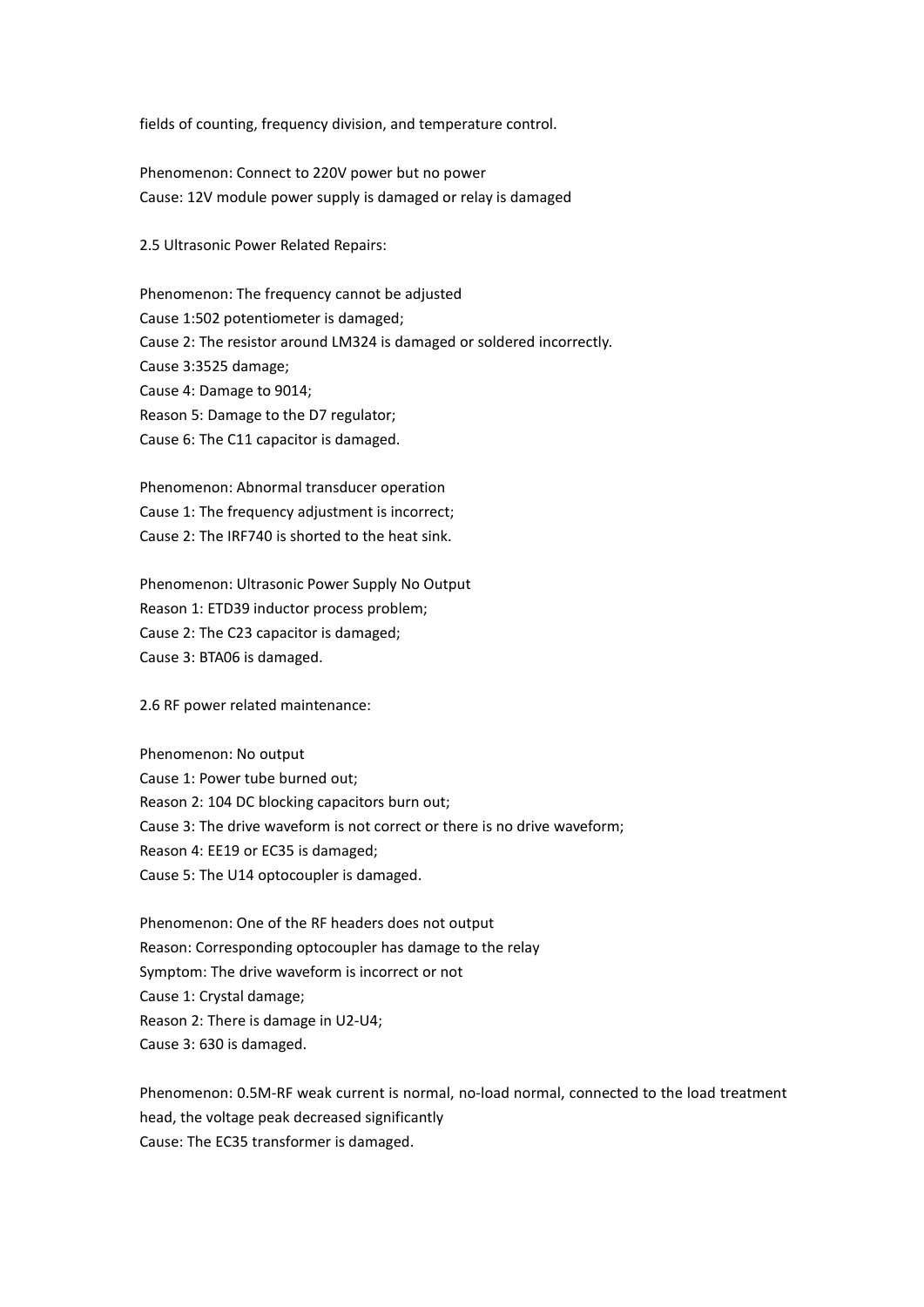### 2.7 Controller Aftermarket Maintenance:

Phenomenon: The controller does not work Cause 1: The crystal is damaged and can be determined by testing the crystal frequency; Reason 2: Protection against TVS damage causes a short circuit; Cause 3: Damage to the MCU seat leads to poor contact.

Phenomenon: The controller is not charging properly Reason 1: Device damage in U6(358)U7(250) and related resistors; Reason 2: Device damage in D4-Z2 (charge signal) and D8-Z5 (charge feedback); Cause 3: The SCM is not in good contact (rarely appears).

Phenomenon: Controller causes simmer to be unsuccessful Cause 1: D5-Z3 (simmer signal) D9-Z7 (simmer feedback); Cause 2: The SCM has poor contact (rarely appears).

Phenomenon: abnormal temperature display Cause: U5 (393) and related resistors are damaged.

Phenomenon: 5V lamp is not on after power-on Reason: 2576 Welded or damaged.

Phenomenon: Buzzer does not work Cause: Buzzer - 9012-R7 - Device damage in the micro controller.

Phenomenon: pedal does not work Cause: D11-Z8, D12-Z9, and related resistors are damaged.

Phenomenon: Refrigeration does not work Cause: K2, Q5, and other related devices are damaged.

Phenomenon: Head Selection Does Not Work Properly Cause: K1 and related devices are damaged.

Phenomenon: Failure of the "Start" button of the E light controller (EL V3.03)

Cause: The resistance and capacitance (including the electrolytic capacitor) of the peripheral circuit of the voltage regulator circuit LM358 (U6) are ineffective. The inspection method refers to the voltage of each pin of LM358. The following table shows the normal value (do not connect the control panel, or connect the control panel to adjust the energy to the lowest)

| 8 pins | VDD   | 7pins     | 1.20V | 6 pins | 0.60V | pins | 0.60V      |
|--------|-------|-----------|-------|--------|-------|------|------------|
| pin    | 2.40V | pins<br>- | 1.20V | 3 pins | 1.20V | pins | <b>GND</b> |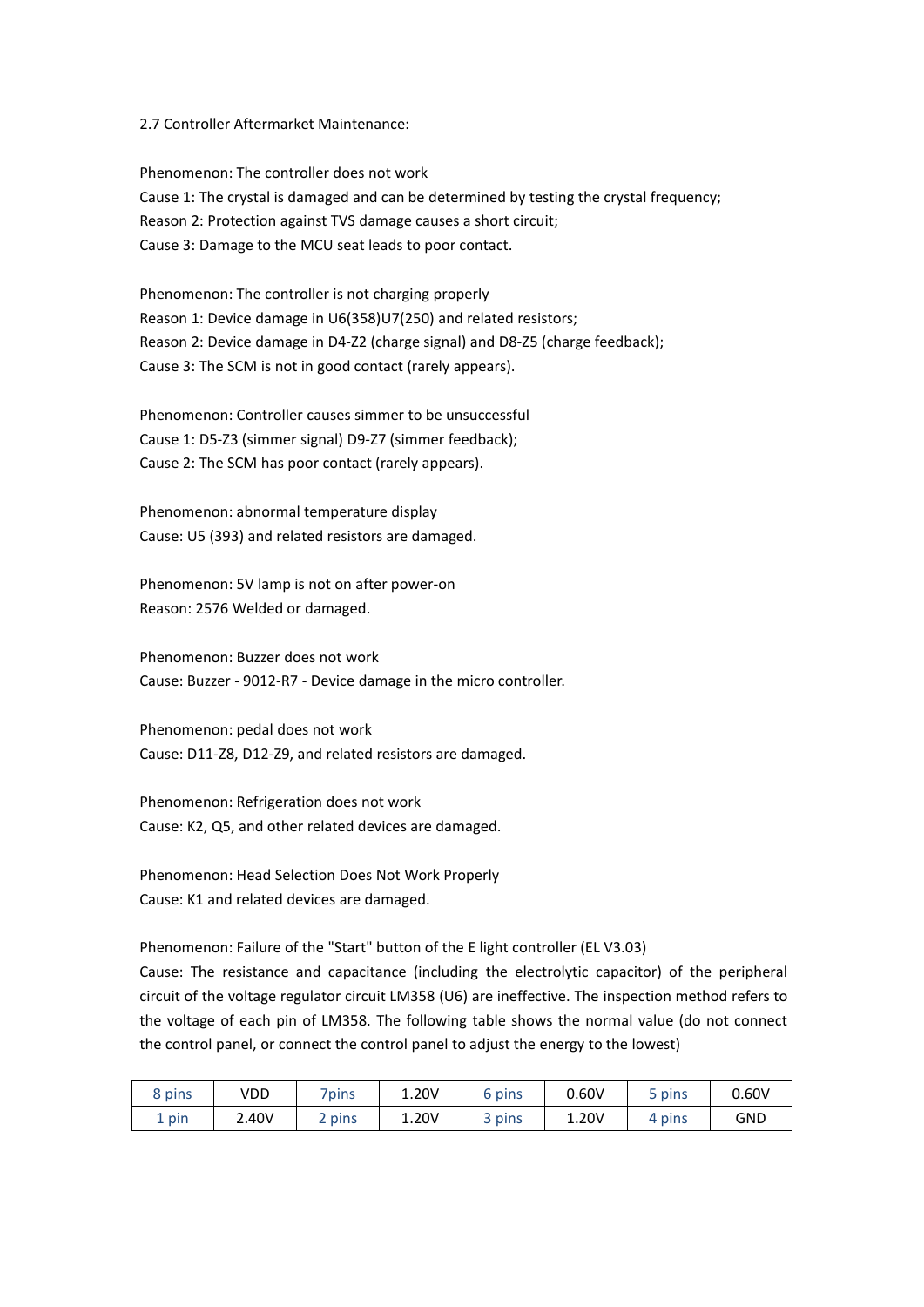At the highest energy level, the voltage at 1200W corresponding to pin 1 is approximately 5.60V. The following figure shows the fault-related circuit schematic:



Phenomenon 2: The D\_EL\_LASERV1.02 control board cannot be simmered, ie the "Start" button fails (Technology)

Cause: The LM393 (U10) is damaged. Inspection method: Connect a good wire, put on weak electricity, and use hand to sense (touch) LM393. If it is hot and hot, it can basically confirm LM393 is damaged. (Dimi 2 cases, the same control board, burning the same device, may be caused by wrong connection.)

Phenomenon 1 and 2 Summary: The reason why "begin" fails is because there is a power check function in the program. When a low level is detected, "start" can be used normally; when a high level is detected, "begin. "Failed, that is not working properly. LM393 (U10) is used as comparator in the circuit, the voltage of 3 feet is 4.8V, namely  $[12V \div (10K\Omega +4.7K\Omega +2.2K\Omega) \times 6.9K$  $\Omega$  ] =4.8V; When the circuit has no trouble, 2 feet of The voltage is much less than 4.8V, the output of pin 1 of the LM393 is high, the optocoupler PC817 (Z11) is not conducting, then the power check (voltage detection) is kept low; when the circuit is faulty, the power check (voltage detection) is High, the "Start" button is disabled. (In this case, you can check Z11 first (method is short-circuited with z11 to see if it is normal) and then check back later).

Phenomenon: The controller picture cannot be switched properly Cause 1: The device is damaged at 232 or nearby (5V screen does not need to be 232) Cause 2: Loose connection between the screen and the controller cable.

Phenomenon: After the controller is powered on, a relatively small sound is emitted (non-buzzer) Cause 1: 2576 sounds damaged Reason 2: L1 damage sounds Cause 3: The crystal is damaged and sounds.<br>2.8 After-sales Machine Maintenance (Technology):

Phenomenon: Refrigeration and simmer work at the same time (or cooling connected to 12V switching power supply, but not working), 12V switching power supply is burned out